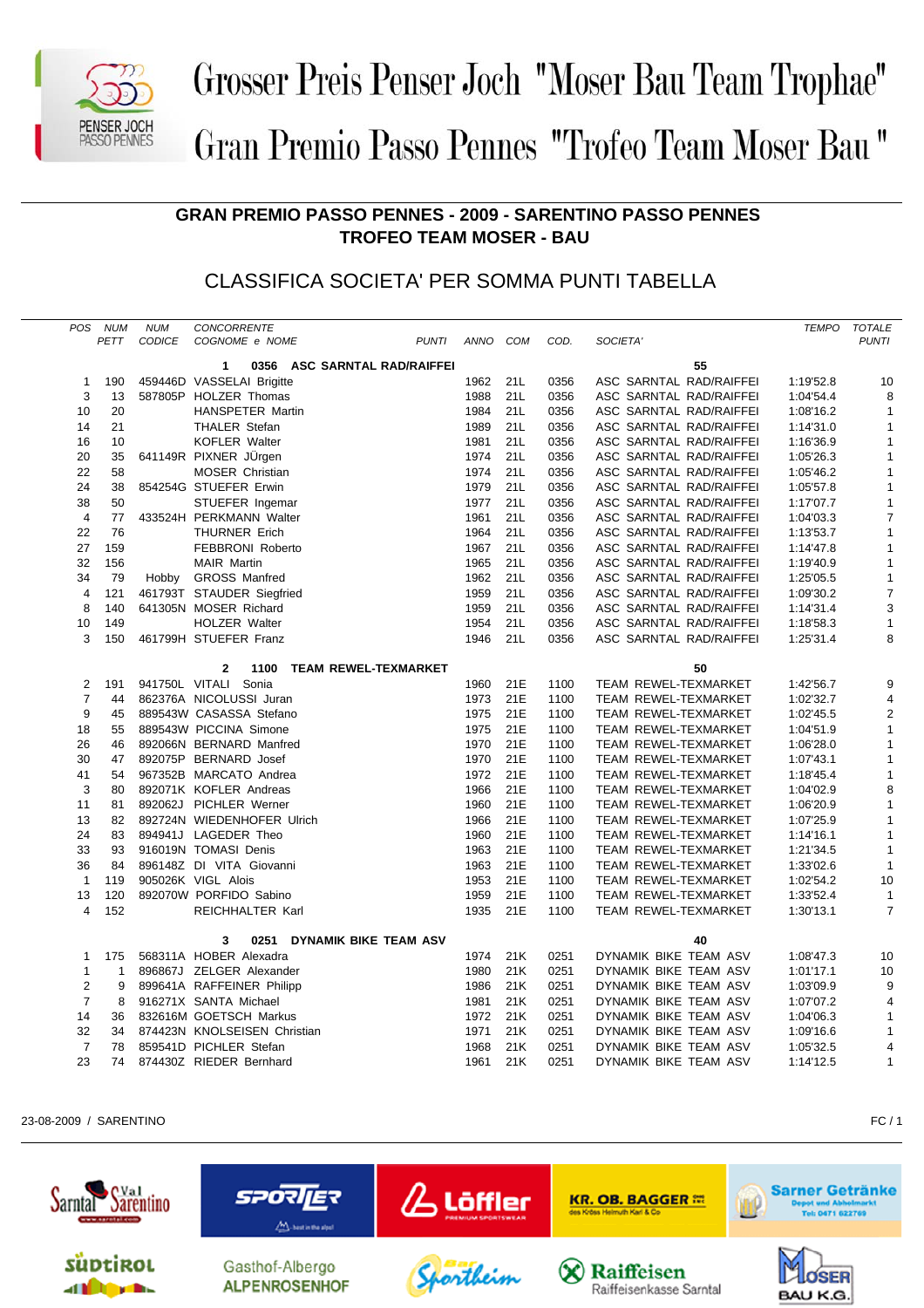| POS                     | NUM                                                                                                 | <b>NUM</b>                                                             | <b>CONCORRENTE</b>                                  |          |     |                   |                           | <b>TEMPO</b> | <b>TOTALE</b>  |  |  |  |
|-------------------------|-----------------------------------------------------------------------------------------------------|------------------------------------------------------------------------|-----------------------------------------------------|----------|-----|-------------------|---------------------------|--------------|----------------|--|--|--|
|                         | CODICE<br><b>PUNTI</b><br>COD.<br><b>PUNTI</b><br>PETT<br>COGNOME e NOME<br>ANNO<br>COM<br>SOCIETA' |                                                                        |                                                     |          |     |                   |                           |              |                |  |  |  |
|                         |                                                                                                     |                                                                        | 4<br><b>BREAN TEAM TRENTO</b>                       |          |     |                   | 38                        |              |                |  |  |  |
| 1                       | 57                                                                                                  |                                                                        | <b>LANER Andreas</b>                                | 1970     |     |                   | <b>BREAN TEAM TRENTO</b>  | 1:00'23.1    | 10             |  |  |  |
|                         |                                                                                                     |                                                                        |                                                     |          |     |                   |                           |              |                |  |  |  |
| 2                       | 56                                                                                                  | 521970                                                                 | GIOVANNINI Matteo                                   | 1978     |     |                   | <b>BREAN TEAM TRENTO</b>  | 1:01'00.9    | 9              |  |  |  |
| $\mathbf{1}$            | 94                                                                                                  | 521933                                                                 | <b>FERRARI Marco</b>                                | 1961     |     |                   | <b>BREAN TEAM TRENTO</b>  | 1:02'35.9    | 10<br>9        |  |  |  |
| $\overline{2}$          | 126                                                                                                 | 521912<br>POIER Marco<br>1957<br><b>BREAN TEAM TRENTO</b><br>1:03'53.1 |                                                     |          |     |                   |                           |              |                |  |  |  |
|                         |                                                                                                     |                                                                        |                                                     |          |     |                   |                           |              |                |  |  |  |
|                         |                                                                                                     |                                                                        | <b>RODES GHERDEINA</b><br>5<br>0025                 |          |     |                   | 24                        |              |                |  |  |  |
| 4                       | 14                                                                                                  |                                                                        | FERRARI Thomas                                      | 1986     | 21U | 0025              | RODES GHERDEINA           | 1:04'59.3    | 7              |  |  |  |
| 6                       | 48                                                                                                  |                                                                        | 934876Q GOLLER GÜnther                              | 1973     | 21U | 0025              | RODES GHERDEINA           | 1:02'31.1    | 5              |  |  |  |
| 27                      | 51                                                                                                  |                                                                        | <b>GOLLER Flavio</b>                                | 1973     | 21U | 0025              | RODES GHERDEINA           | 1:06'29.8    | $\mathbf{1}$   |  |  |  |
| 29                      | 52                                                                                                  |                                                                        | NOCKER GÜnther                                      | 1972     | 21U | 0025              | RODES GHERDEINA           | 1:06'52.3    | 1              |  |  |  |
| $\overline{\mathbf{c}}$ | 87                                                                                                  |                                                                        | <b>STUFFER Herbert</b>                              | 1968     | 21U | 0025              | RODES GHERDEINA           | 1:04'02.4    | 9              |  |  |  |
| 16                      | 88                                                                                                  |                                                                        | <b>INSAM Ludwig</b>                                 | 1962 21U |     | 0025              | RODES GHERDEINA           | 1:08'25.2    | $\mathbf{1}$   |  |  |  |
|                         |                                                                                                     |                                                                        |                                                     |          |     |                   |                           |              |                |  |  |  |
|                         |                                                                                                     |                                                                        | <b>ARSV VINSCHGAU</b><br>6<br>0174                  |          |     |                   | 23                        |              |                |  |  |  |
|                         |                                                                                                     |                                                                        | <b>ILMER Marina</b>                                 |          | 21E | 0174              | ARSV VINSCHGAU            |              | 9              |  |  |  |
| 2                       | 109                                                                                                 |                                                                        |                                                     | 1980     |     |                   |                           | 1:09'17.7    |                |  |  |  |
| 3                       | 43                                                                                                  |                                                                        | 641333H NIEDEREGGER Wolfgang                        | 1973     | 21E | 0174              | ARSV VINSCHGAU            | 1:01'29.8    | 8              |  |  |  |
| 16                      | 117                                                                                                 |                                                                        | <b>PLATZER Stefan</b>                               | 1972     | 21E | 0174              | <b>ARSV VINSCHGAU</b>     | 1:04'20.3    | $\mathbf{1}$   |  |  |  |
| 19                      | 106                                                                                                 |                                                                        | FROLLANO Georg                                      | 1971     | 21E | 0174              | ARSV VINSCHGAU            | 1:05'04.8    | 1              |  |  |  |
| 31                      | 108                                                                                                 |                                                                        | <b>BLAAS</b> Joachim                                | 1973     | 21E | 0174              | <b>ARSV VINSCHGAU</b>     | 1:09'08.0    | $\mathbf{1}$   |  |  |  |
| 8                       | 105                                                                                                 |                                                                        | <b>MARTIN</b> Josef                                 | 1963     | 21E | 0174              | <b>ARSV VINSCHGAU</b>     | 1:05'38.9    | 3              |  |  |  |
|                         |                                                                                                     |                                                                        |                                                     |          |     |                   |                           |              |                |  |  |  |
|                         |                                                                                                     |                                                                        | 7<br>0014 ASV JENESIEN SOLTNFLITZ                   |          |     |                   | 17                        |              |                |  |  |  |
| 4                       | 174                                                                                                 | 521706                                                                 | <b>WEGMANN Claudia</b>                              | 1974     | 05B | 0014              | ASV JENESIEN SOLTNFLITZ   | 1:15'26.4    | 7              |  |  |  |
| 9                       | 89                                                                                                  | 521692                                                                 | <b>EGGER Oskar</b>                                  | 1961     | 05B | 0014              | ASV JENESIEN SOLTNFLITZ   | 1:05'50.5    | 2              |  |  |  |
| 15                      | 90                                                                                                  | 521695                                                                 | <b>THURNER Roland</b>                               | 1968     | 05B | 0014              | ASV JENESIEN SOLTNFLITZ   | 1:07'55.1    | $\mathbf{1}$   |  |  |  |
| 29                      | 92                                                                                                  |                                                                        | <b>EGGER Norbert</b>                                | 1969     | 05B | 0014              | ASV JENESIEN SOLTNFLITZ   | 1:16'45.7    | $\mathbf{1}$   |  |  |  |
| 5                       | 131                                                                                                 | 521693                                                                 | <b>HUBER Peter</b>                                  | 1959     | 05B | 0014              | ASV JENESIEN SOLTNFLITZ   | 1:12'08.7    | 6              |  |  |  |
|                         |                                                                                                     |                                                                        |                                                     |          |     |                   |                           |              |                |  |  |  |
|                         |                                                                                                     |                                                                        |                                                     |          |     |                   |                           |              |                |  |  |  |
|                         |                                                                                                     |                                                                        | <b>ASV EDELROT LANA</b><br>8<br>0188                |          |     |                   | 16                        |              |                |  |  |  |
| 3                       | 171                                                                                                 |                                                                        | 964272G EGGER Martina                               | 1978     | 21D | 0188              | ASV EDELROT LANA          | 1:15'14.6    | 8              |  |  |  |
| 15                      | 148                                                                                                 |                                                                        | <b>KOFLER Andreas</b>                               | 1973     |     | 0188              | ASV EDELROT LANA          | 1:04'08.4    | $\mathbf{1}$   |  |  |  |
| 21                      | 41                                                                                                  |                                                                        | 944271F GALLMETZER Walter                           | 1970     | 21D | 0188              | ASV EDELROT LANA          | 1:05'41.1    | 1              |  |  |  |
| 14                      | 72                                                                                                  |                                                                        | 524653V ARMELLINI Walter                            | 1964     | 21D | 0188              | ASV EDELROT LANA          | 1:07'39.0    | $\mathbf{1}$   |  |  |  |
| 20                      | 147                                                                                                 |                                                                        | <b>GAMPER Stefan</b>                                | 1968     |     | 0188              | ASV EDELROT LANA          | 1:12'22.8    | 1              |  |  |  |
| 7                       | 129                                                                                                 |                                                                        | 837252V HELFER Kurt                                 | 1959     | 21D | 0188              | ASV EDELROT LANA          | 1:13'51.3    | 4              |  |  |  |
|                         |                                                                                                     |                                                                        |                                                     |          |     |                   |                           |              |                |  |  |  |
|                         |                                                                                                     |                                                                        | 9<br>H <sub>0</sub> 10<br><b>BIKE CLUB NEUMARKT</b> |          |     |                   | 15                        |              |                |  |  |  |
| 25                      | 146                                                                                                 |                                                                        | <b>FRUET Klaus</b>                                  | 1974     | 21  | H010              | <b>BIKE CLUB NEUMARKT</b> | 1:06'09.2    | 1              |  |  |  |
| 36                      | 144                                                                                                 |                                                                        | <b>OBKIRCHER Markus</b>                             | 1972     | 21  | H <sub>0</sub> 10 | <b>BIKE CLUB NEUMARKT</b> | 1:13'29.5    | 1              |  |  |  |
| 37                      | 158                                                                                                 |                                                                        | <b>KOFLER Andreas</b>                               | 1979     | 21  | H <sub>0</sub> 10 | <b>BIKE CLUB NEUMARKT</b> | 1:16'18.4    | 1              |  |  |  |
| 28                      | 128                                                                                                 |                                                                        | STERCHELE Bruno                                     | 1964     | 21  | H010              | <b>BIKE CLUB NEUMARKT</b> | 1:15'44.3    | 1              |  |  |  |
| 14                      | 162                                                                                                 |                                                                        | <b>AGNOLIN Franco</b>                               | 1958     | 21  | H010              | <b>BIKE CLUB NEUMARKT</b> | 1:57'56.8    | $\mathbf{1}$   |  |  |  |
|                         |                                                                                                     |                                                                        |                                                     |          |     |                   |                           |              |                |  |  |  |
|                         | 1 155                                                                                               |                                                                        | DAL BOSCO Ermanno                                   | 1945 21  |     | H010              | BIKE CLUB NEUMARKT        | 1:17'21.0    | 10             |  |  |  |
|                         |                                                                                                     |                                                                        |                                                     |          |     |                   |                           |              |                |  |  |  |
|                         |                                                                                                     |                                                                        | 10 BZ71 ASV ST LORENZEN                             |          |     |                   | 13                        |              |                |  |  |  |
| 5                       | 139                                                                                                 |                                                                        | <b>GARTNER Erich</b>                                | 1973 AA  |     | <b>BZ71</b>       | ASV ST LORENZEN           | 1:02'27.8    | 6              |  |  |  |
| 35                      | 136                                                                                                 |                                                                        | VOLGGER Joachim                                     | 1974 AA  |     | <b>BZ71</b>       | ASV ST LORENZEN           | 1:13'01.7    | $\mathbf{1}$   |  |  |  |
| 6                       | 134                                                                                                 |                                                                        | <b>MAIR Christian</b>                               | 1968 AA  |     | BZ71              | ASV ST LORENZEN           | 1:05'18.7    | 5              |  |  |  |
| 19                      | 138                                                                                                 |                                                                        | STEGER Werner                                       | 1969 AA  |     | BZ71              | ASV ST LORENZEN           | 1:10'37.9    | $\mathbf{1}$   |  |  |  |
|                         |                                                                                                     |                                                                        |                                                     |          |     |                   |                           |              |                |  |  |  |
|                         |                                                                                                     |                                                                        | 11<br>POLISP. BIKE-CLUB                             |          |     |                   | 12                        |              |                |  |  |  |
| 5                       |                                                                                                     |                                                                        | 177 966679J DANESE Valentina                        | 1984     |     |                   | POLISP. BIKE-CLUB         | 1:18'12.5    | 6              |  |  |  |
| 5                       | 18                                                                                                  |                                                                        | POLIG Alexander                                     | 1980     |     |                   | POLISP. BIKE-CLUB         | 1:05'14.4    | 6              |  |  |  |
|                         |                                                                                                     |                                                                        |                                                     |          |     |                   |                           |              |                |  |  |  |
|                         |                                                                                                     |                                                                        | 12 1009 ZANOLINI BIKE PROFESSIO                     |          |     |                   | 9                         |              |                |  |  |  |
|                         |                                                                                                     |                                                                        | 2 153 846037J ZAMBELLI Virginio                     | 1943 21A |     | 1009              | ZANOLINI BIKE PROFESSIO   | 1:23'06.7    | 9              |  |  |  |
|                         |                                                                                                     |                                                                        |                                                     |          |     |                   |                           |              |                |  |  |  |
|                         |                                                                                                     |                                                                        |                                                     |          |     |                   |                           |              |                |  |  |  |
|                         |                                                                                                     |                                                                        | <b>RC ROTALIANO</b><br>13                           |          |     |                   | 8                         |              |                |  |  |  |
| 3                       | 124                                                                                                 |                                                                        | FORADORI Diego                                      | 1958     |     |                   | RC ROTALIANO              | 1:07'41.6    | 8              |  |  |  |
|                         |                                                                                                     |                                                                        |                                                     |          |     |                   |                           |              |                |  |  |  |
|                         |                                                                                                     |                                                                        | 14 0393 PROFI BIKE TEAM                             |          |     |                   | 7                         |              |                |  |  |  |
| 4                       |                                                                                                     |                                                                        | 31 568445H AUGSCHELLER Stephan                      | 1976 04B |     | 0393              | PROFI BIKE TEAM           | 1:01'53.5    | $\overline{7}$ |  |  |  |
|                         |                                                                                                     |                                                                        |                                                     |          |     |                   |                           |              |                |  |  |  |
|                         |                                                                                                     |                                                                        | 15 A.S.D. ALPENJET                                  |          |     |                   | 6                         |              |                |  |  |  |
| 40                      | 62                                                                                                  |                                                                        | 916796N CIBIN Luca                                  | 1973     |     |                   | A.S.D. ALPENJET           | 1:17'40.8    | 1              |  |  |  |
| 6                       | 133                                                                                                 |                                                                        | COLOPRISTI Maurizio                                 | 1953     |     |                   | A.S.D. ALPENJET           | 1:13'48.3    | 5              |  |  |  |
|                         |                                                                                                     |                                                                        |                                                     |          |     |                   |                           |              |                |  |  |  |

 $\sim$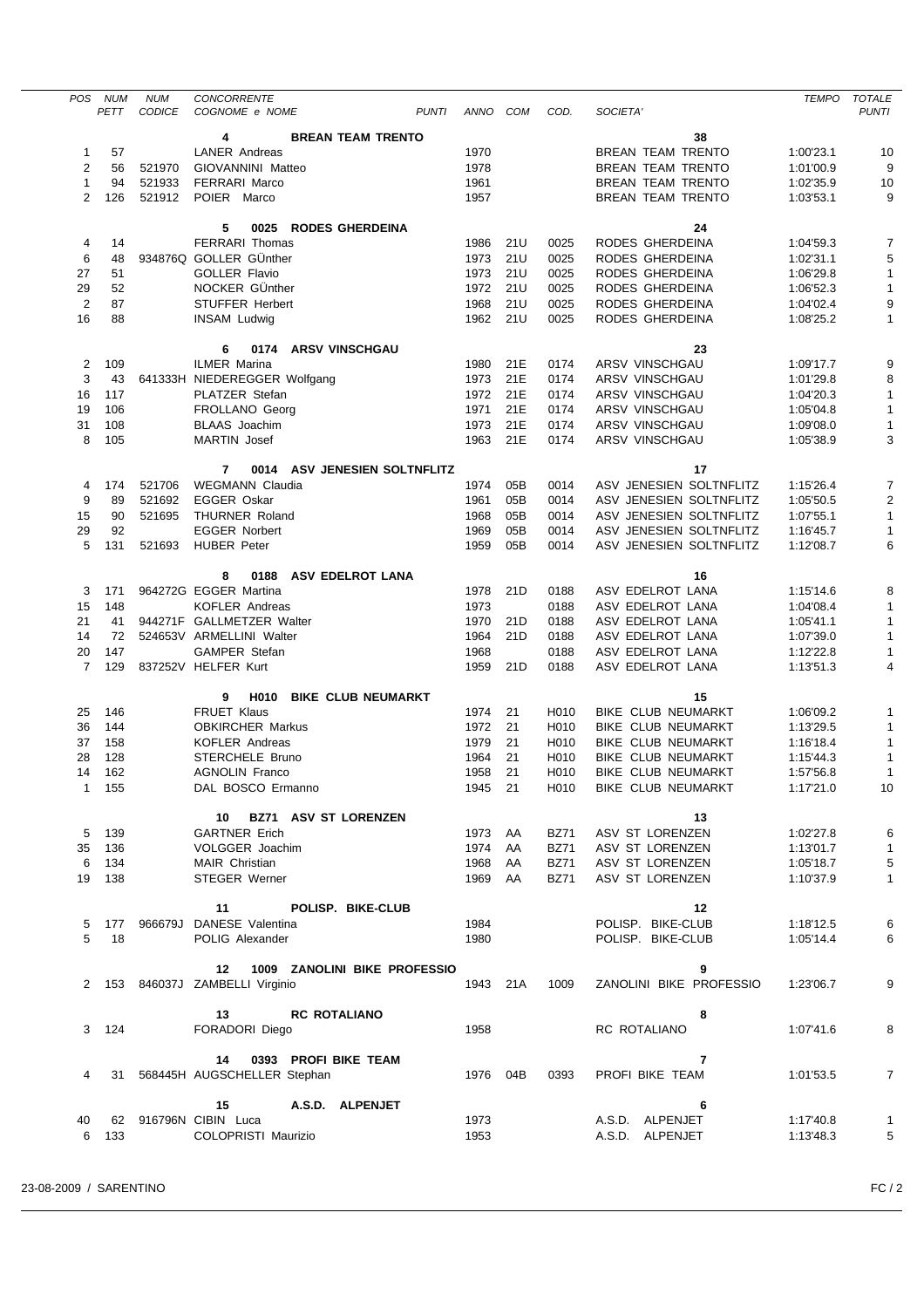|    | POS NUM<br>PETT | <b>NUM</b><br>CODICE | CONCORRENTE<br>COGNOME e NOME                                 | PUNTI<br>ANNO | COM | COD. | SOCIETA'                               | TEMPO     | <b>TOTALE</b><br><b>PUNTI</b> |
|----|-----------------|----------------------|---------------------------------------------------------------|---------------|-----|------|----------------------------------------|-----------|-------------------------------|
|    |                 |                      |                                                               |               |     |      |                                        |           |                               |
| 5  | 73              |                      | 1002 COMANO BIKE BY MYORANGE<br>15<br>895269H PELLEGRINI Luca | 1969          | 20A | 1002 | 6<br>COMANO BIKE BY MYORANGE 1:04'04.9 |           | 6                             |
|    |                 |                      | AMICI UDACE TN                                                |               |     |      | 6                                      |           |                               |
| 5  | 154             |                      | SOZZI Silvano                                                 | 1941          |     |      | AMICI UDACE TN                         | 1:40'39.3 | 6                             |
|    |                 |                      | 18                                                            |               |     |      | 5                                      |           |                               |
| 6  | 5               |                      | ASV LAATSCH RAIFFEISEN<br><b>MAIR Erich</b>                   | 1980          |     |      | ASV LAATSCH RAIFFEISEN                 | 1:06'39.5 | 5                             |
|    |                 |                      | A.S.D. POL. TRENZANESE                                        |               |     |      | 5                                      |           |                               |
| 6  | 170             |                      | ZOTTI Daniela                                                 | 1974          |     |      | A.S.D. POL. TRENZANESE                 | 1:31'32.8 | 5                             |
|    |                 |                      | <b>TRIATHLON3 VASD</b>                                        |               |     |      | 5                                      |           |                               |
| 7  | 176             |                      | <b>TESSARO Michela</b>                                        | 1978          |     |      | TRIATHLON 3 VASD                       | 1:40'40.4 | 4                             |
| 31 | 95              |                      | <b>BOSIO Alessandro</b>                                       | 1968          |     |      | TRIATHLON 3 VASD                       | 1:18'57.9 | 1                             |
|    |                 |                      |                                                               |               |     |      |                                        |           |                               |
|    |                 |                      | 0308 KSV FOR FUN CYCLING TEA                                  |               |     |      | 5                                      |           |                               |
| 8  | 6               |                      | 922052M DISSERTORI Armin                                      | 1982 21V      |     | 0308 | KSV FOR FUN CYCLING TEA                | 1:07'30.2 | 3                             |
| 13 |                 |                      | 2 957295Z LUGGIN Werner                                       | 1980          | 21V | 0308 | KSV FOR FUN CYCLING TEA                | 1:13'41.0 | 1                             |
|    |                 |                      |                                                               |               |     |      |                                        |           |                               |
| 23 | 33              |                      | 922050X LUGGIN Norbert                                        | 1978 21V      |     | 0308 | KSV FOR FUN CYCLING TEA                | 1:05'55.4 | 1                             |
|    |                 |                      |                                                               |               |     |      |                                        |           |                               |
|    |                 |                      | <b>SPORTLER BIKE TEAM</b><br>22                               |               |     |      | 4                                      |           |                               |
| 8  | 37              |                      | 9100171 RIZZI Eduard                                          | 1971          |     |      | SPORTLER BIKE TEAM                     | 1:02'37.2 | 3                             |
| 21 | 71              |                      | 9103621 BONFANTE Luca                                         | 1965          |     |      | SPORTLER BIKE TEAM                     | 1:13'12.0 | $\mathbf{1}$                  |
|    |                 |                      |                                                               |               |     |      |                                        |           |                               |
|    |                 |                      | <b>ATHLETIC CLUB MERANO</b><br>23                             |               |     |      | 3                                      |           |                               |
| 33 | 60              |                      | <b>SACCOMAN Roberto</b>                                       | 1970          |     |      | ATHLETIC CLUB MERANO                   | 1:09'28.7 | 1                             |
| 17 | 96              |                      | 521638 BAZZANELLA Mario                                       | 1966          |     |      | ATHLETIC CLUB MERANO                   | 1:08'47.6 | 1                             |
| 26 | 97              | 521642               | <b>VENTURINI Dario</b>                                        | 1963          |     |      | ATHLETIC CLUB MERANO                   | 1:14'38.7 | 1                             |
|    |                 |                      |                                                               |               |     |      |                                        |           |                               |
|    |                 |                      | <b>BIKE CLUB EGNA-NEUMARKT</b>                                |               |     |      | 3                                      |           |                               |
| 9  | 11              |                      | 933563M PLONER Christian                                      | 1987          |     |      | BIKE CLUB EGNA-NEUMARKT                | 1:07'50.0 | 2                             |
| 11 |                 |                      | 12 933564N FRANZELIN Benjamin                                 | 1987          |     |      | BIKE CLUB EGNA-NEUMARKT                | 1:08'44.5 | $\mathbf{1}$                  |
|    |                 |                      | 25<br><b>RADTEAM TIROL</b>                                    |               |     |      | $\mathbf{2}$                           |           |                               |
| 9  | 118             |                      | <b>GEDITZ Helmuth</b>                                         | 1957          |     |      | RADTEAM TIROL                          | 1:15'59.8 | 2                             |
|    |                 |                      |                                                               |               |     |      |                                        |           |                               |
|    |                 |                      | <b>P030</b><br><b>RAINER WURZ</b><br>26                       |               |     |      | 1                                      |           |                               |
| 28 | 157             |                      | <b>GRUBER Peter</b>                                           | 1970 21       |     | P030 | RAINER WURZ                            | 1:06'43.4 | $\mathbf{1}$                  |
|    |                 |                      |                                                               |               |     |      |                                        |           |                               |
|    |                 |                      | <b>BRC ZUEGVOGEL BERLIN</b>                                   |               |     |      | 1                                      |           |                               |
|    | 13 161          |                      | <b>CRONJEGER Markus</b>                                       | 1979          |     |      | BRC ZUEGVOGEL BERLIN                   | 1:03'41.7 | 1                             |
|    |                 |                      |                                                               |               |     |      |                                        |           |                               |
|    |                 |                      | <b>RRK DORNBIRN-VORALBERG</b>                                 |               |     |      | 1                                      |           |                               |
| 39 | 42              |                      | <b>FESSLER Helmuth</b>                                        | 1975          |     |      | RRK DORNBIRN-VORALBERG                 | 1:17'35.2 | $\mathbf{1}$                  |
|    |                 |                      |                                                               |               |     |      |                                        |           |                               |
|    |                 |                      | 3567 G.S. CICLISTI DERGANO                                    |               |     |      | $\mathbf 1$                            |           |                               |
| 18 |                 |                      | 7 907882M ZANELLA Mauro                                       | 1993 02L      |     | 3567 | G.S. CICLISTI DERGANO                  | 1:36'21.1 | $\mathbf{1}$                  |
|    |                 |                      |                                                               |               |     |      |                                        |           |                               |
|    |                 |                      | <b>TEAM DOLOMITI SUPERBIKE</b>                                |               |     |      | 1                                      |           |                               |
| 10 |                 |                      | 49 462003Y WISTHALER Willy                                    | 1973          |     |      | TEAM DOLOMITI SUPERBIKE                | 1:02'48.4 | $\mathbf{1}$                  |
|    |                 |                      |                                                               |               |     |      |                                        |           |                               |
|    |                 |                      | <b>SCUOLA MTB</b>                                             |               |     |      | 1                                      |           |                               |
|    | 10 122          |                      | <b>BROLL Maurizio</b>                                         | 1969          |     |      | <b>SCUOLA MTB</b>                      | 1:06'04.7 | $\mathbf{1}$                  |
|    |                 |                      |                                                               |               |     |      |                                        |           |                               |
|    |                 |                      | <b>ALMBIKER</b>                                               |               |     |      | 1                                      |           |                               |
|    | 12 141          |                      | RABENSTEINER Johann                                           | 1968          |     |      | ALMBIKER                               | 1:07'08.1 | $\mathbf{1}$                  |
|    |                 |                      |                                                               |               |     |      |                                        |           |                               |
|    |                 |                      | SV SISTRANS                                                   |               |     |      | 1                                      |           |                               |
| 18 | 70              |                      | <b>BERGER Heimo</b>                                           | 1966          |     |      | SV SISTRANS                            | 1:10'05.2 | $\mathbf{1}$                  |
|    |                 |                      |                                                               |               |     |      |                                        |           |                               |
|    |                 |                      | 9351 FREE SPORT FIEMME FASSA                                  |               |     |      | 1                                      |           |                               |
| 25 | 104             |                      | <b>CARESIA Patrizio</b>                                       | 1964          |     | 9351 | FREE SPORT FIEMME FASSA 1:14'22.3      |           | $\mathbf{1}$                  |
|    |                 |                      |                                                               |               |     |      |                                        |           |                               |
|    |                 |                      | <b>RRC 1902 MUENCHEN</b>                                      |               |     |      | 1                                      |           |                               |
| 30 | 75              |                      | NIEDERMAIER Stefan                                            | 1965          |     |      | RRC 1902 MUENCHEN                      | 1:17'00.9 | $\mathbf{1}$                  |

à.